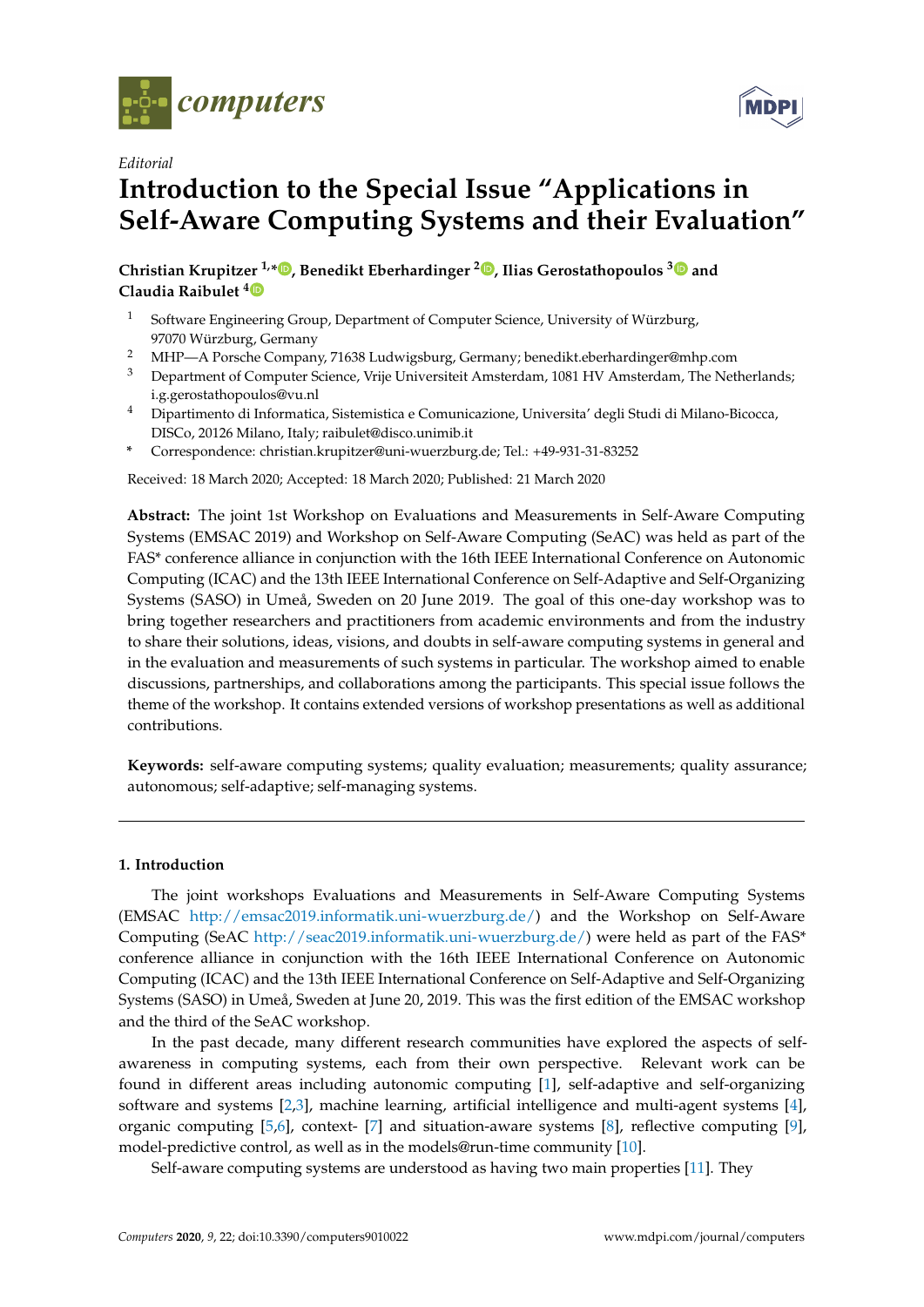- learn models, capturing knowledge about themselves and their environment (such as their structure, design, state, possible actions, and run-time behavior) on an ongoing basis;
- reason using the models (to predict, analyze, consider, or plan), which enables them to act based on their knowledge and reasoning (for example, to explore, explain, report, suggest, self-adapt, or impact their environment)

and do so in accordance with high-level goals, which can change. For this year's edition, we had a special theme on IoT topics.

The SeAC workshop on self-aware computing provides a forum to foster interaction and collaborations between the respective research communities, raising the awareness about related research efforts and synergies that can be exploited to advance the state of the art. The workshop was initiated by the 2015 Dagstuhl Seminar 15041 on model-driven algorithms and architectures for self-aware computing systems, which brought together 45 international experts.

The EMSAC workshop aims to address the issues and challenges concerning the evaluation of the quality (of the design and execution) of autonomous, self-aware and self-managing systems, as well as measurements concerning or related to the self-\* or autonomous features of a system. A particular interest concerns the approaches which manage the trade-offs among various different quality attributes and focus on the autonomy of the system. Existing quality assurance and evaluation solutions should be adapted and improved to meet the evolving and dynamic requirements of self-aware and self-managing systems. Novel design and evaluation solutions are needed to face the complexity of autonomy and self-management, as well as to evaluate and measure the self-\* mechanisms and the advantages they bring, also with respect to the effort spent for their development.

The EMSAC workshop interests concern solutions proposed in various application domains which include cloud computing, smart systems, IoT, cyber-physical systems, systems-of-systems, robotics, autonomous driving, and social networks. EMSAC aims to discuss the principles of quality assurance and evaluation/measurement for autonomous and self-managing systems and mechanisms, the current trends, the future issues and challenges to be addressed at design and run-time. The EMSAC workshop invites researchers and practitioners from industry and academic environments to share their solutions, ideas, visions, and doubts in the quality assurance and evaluation in autonomic computing. During the EMSAC workshop, we enabled discussions and collaborations among the software engineers interested in these themes.

#### **2. Structure of the Workshop**

The workshop program included four sessions. The first session was dedicated to the invited talk, the following two sessions to the presentation of the peer-reviewed accepted long and short papers of the EMSAC and the SeAC workshops, respectively. In the last session, the presentations of EMSAC and SeAC were complemented by three presentations of the *1st IEEE International Workshop on Self-Protecting Systems* (SPS). SPS [\(https://sites.google.com/view/sps19/home\)](https://sites.google.com/view/sps19/home) is a forum for researchers working at the intersection of autonomic computing and cyber-security. The papers covered different aspects of self-protection: assuring security compliance in self-adaptive systems, autonomous defense in Industrial Internet of Things, and performance evaluation of deep-learning for intrusion response. The detailed program of the event is available online on the workshop Web page [\(http://emsac2019.informatik.uni-wuerzburg.de/program/\)](http://emsac2019.informatik.uni-wuerzburg.de/program/). The following sections of this report briefly present the contribution of the invited talk and the presented papers of the EMSAC and the SeAC workshops.

#### *2.1. Session 1—Invited Keynote*

The workshop started with a keynote given by Prof Betty H.C. Cheng from the Michigan State University on *A Requirements-Driven and Context-Aware Approach to Assurance of Autonomous Systems*. The keynote presented current developments towards a requirements-driven and context-aware autonomous system and overviewed a framework that supports run-time monitoring and adaptation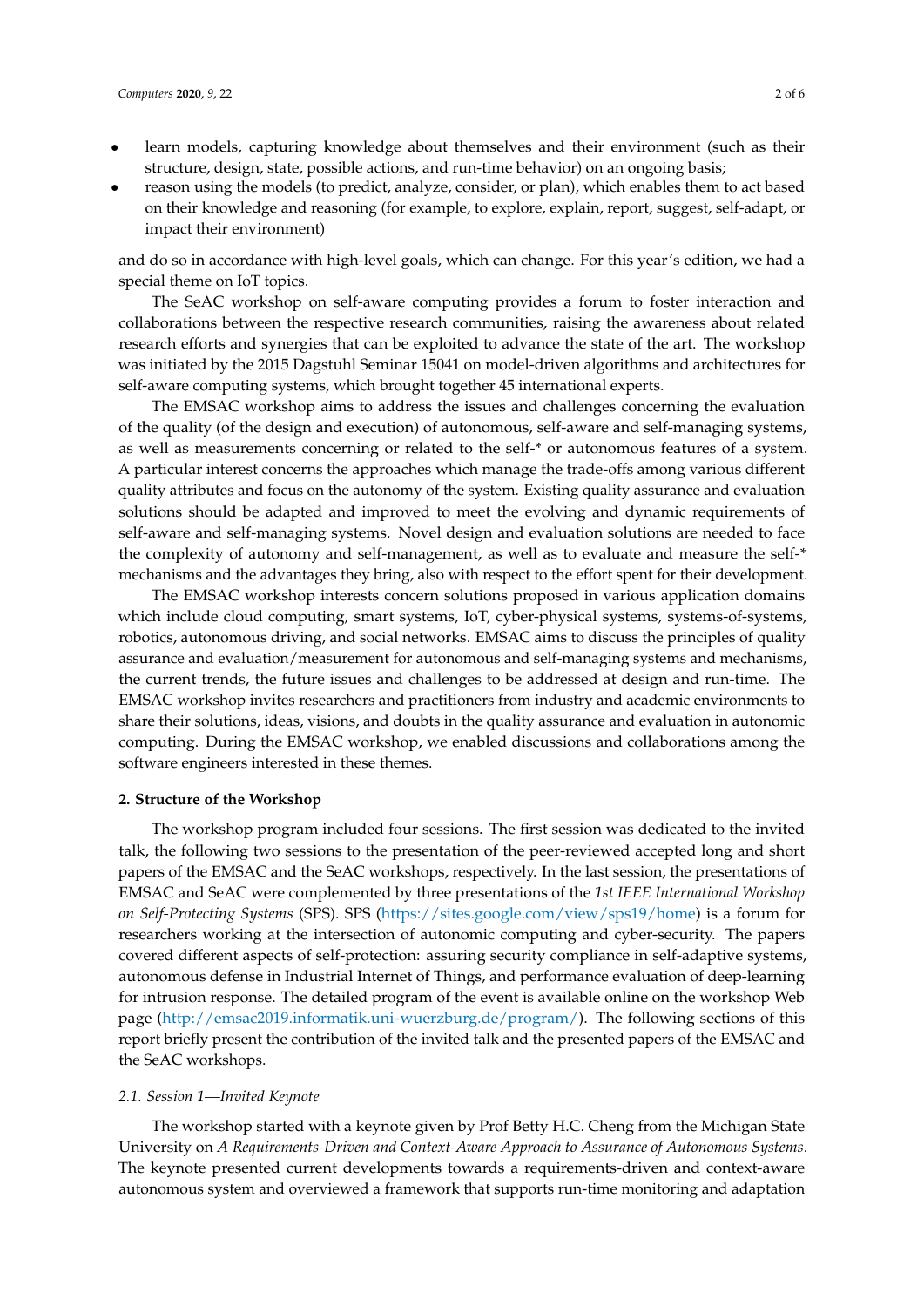of tests for evaluating whether an autonomous system satisfies, or is even capable of satisfying, its requirements given its current execution context. Furthermore, Prof Betty H.C. Cheng described specific techniques that instantiate this framework, which apply a multidisciplinary approach to support requirements-based adaptive testing of an autonomous system at run-time. The inspiring keynote raised fruitful discussion on the current state of the art in testing and assurance under uncertainty in autonomous systems.

### *2.2. Session 2—EMSAC*

The session of EMSAC presentation was started by the PhD student Sona Ghahremani from the Hasso Plattner Institute at the University of Potsdam in Germany. She presented a joint work with Holger Giese entitled *Performance Evaluation for Self-Healing Systems: Current Practice & Open Issues*. In their work [\[12\]](#page-5-1), the authors provide a systematic literature review of approaches concerning the evaluation of self-healing systems. One of the main findings, which also raised discussions, was the miss of using real systems and demonstrators for evaluating the degree of self-healing in systems rather than simulation.

The second EMSAC workshop presentation was given by the PhD student André Bauer from the University of Würzburg, Germany, entitled *Systematic Search for Optimal Resource Configurations of Distributed Applications*. It was authored by André Bauer, Simon Eismann, Johannes Grohmann, Nikolas Herbst, and Samuel Kounev. The authors proposed and implemented a solution based on an adapted hill-climbing algorithm for finding all optimal configurations in a feasible time in micro-architecture approaches [\[13\]](#page-5-2).

The third EMSAC presentation by Prof Sven Tomforde from the University of Kiel, Germany raised discussions on the trade-off between stability and benefits of adaptation decisions for adaptive systems. In his presentation entitled *From "normal" to "abnormal" self-adaptation: A concept for determining expected adaptation efforts*, Sven proposed a framework for the measurement of self-adaptivity and self-organization in complex systems based on the idea of identifying what is a normal and what is an abnormal adaptation [\[14\]](#page-5-3).

#### *2.3. Session 3—SeAC*

Thereafter, the three presentations of the SeAC 2019 workshop followed. The first presentation hold by the PhD student Vladimir Podolskiy from the Technical University of Munich, Germany focused on *Metrics for Self-Adaptive Queuing in Middleware for Internet of Things* co-authored with Peeranut Chindanonda and Michael Gerndt. The paper presented several metrics for automating the scaling of message queuing subsystems and evaluated them on CPU-intensive and blocking I/O-intensive tasks [\[15\]](#page-5-4).

The second SeAC presentation was held by the PhD student Johannes Grohman from the University of Würzburg, Germany about *Utilizing Clustering to Optimize Resource Demand Estimation Approaches*. In his joint work with Simon Eismann, André Bauer, Marwin Züfle, Nikolas Herbst, and Samuel Kounev, Johannes proposes an approach for resource demand estimation which uses automated clustering for grouping training sets into groups of similar optimization behavior to tailor optimization towards certain groups of resource traces in a self-aware manner [\[16\]](#page-5-5).

The presentation session of the SeAC workshop was closed by Prof Cristina Abad from the Escuela Superior Politécnica del Litoral, Ecuador. The presentation entitled *Optimizing Cloud Caches For Free: A Case for Autonomic Systems with a Serverless Computing Approach*, authored by Xavier Andrade, Jorge Cedeno, Edwin F. Boza, Harold Aragón, Cristina L. Abad, and Jorge Murillo, discusses that serverless computing platforms can be leveraged to solve complex optimization problems that arise during self-tuning loops, and thus can be used to optimize resources in cloud caches, for free [\[17\]](#page-5-6).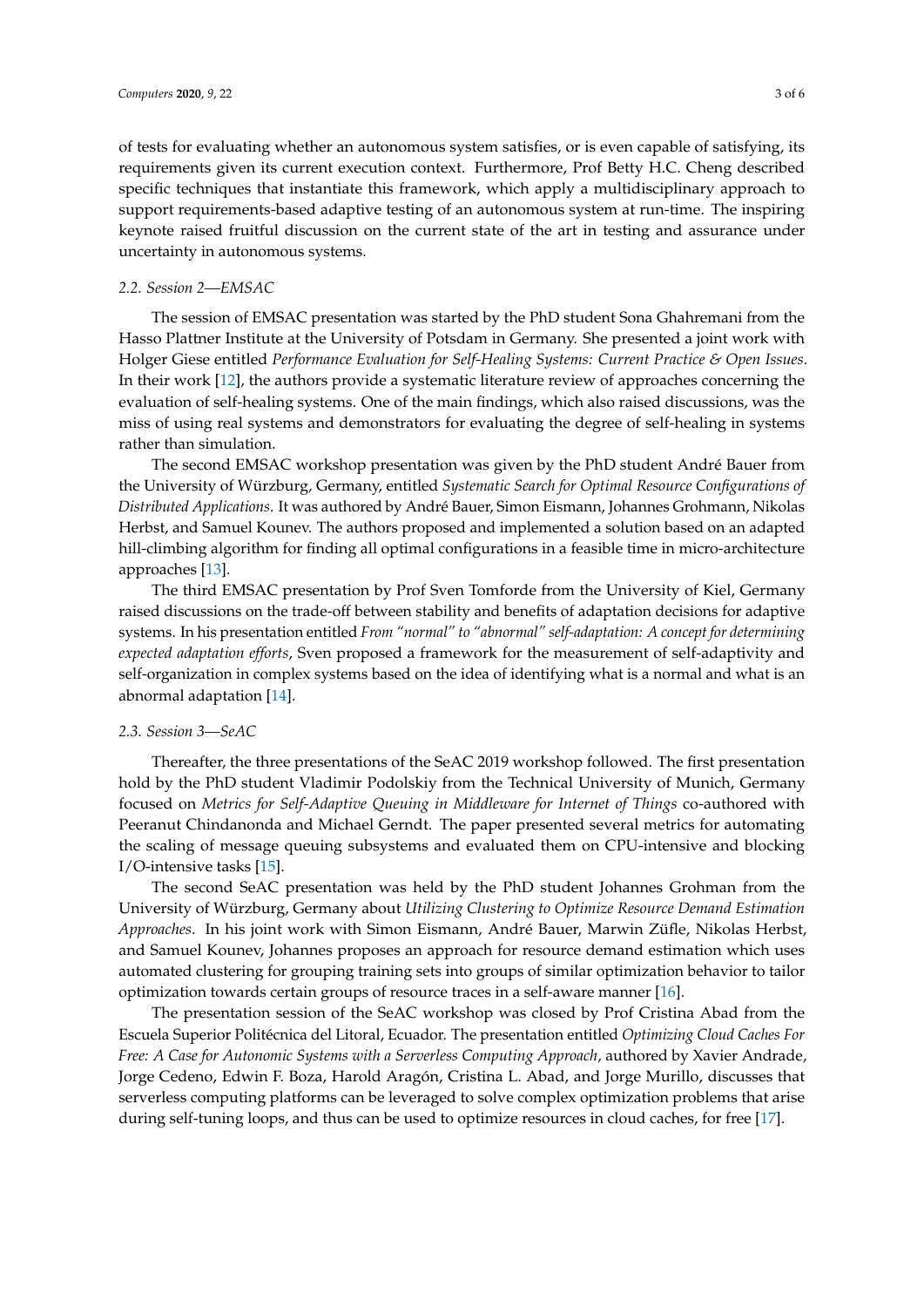#### **3. Contributions to this Special Issue**

Kaiser et al. propose in their paper *Towards Self-Aware Multirotor Formations* [\[18\]](#page-5-7) a framework to combine self-aware computing with multirotor formations for ordering drone traffic based on the principle of platooning. Platooning arranges vehicles in a string behind the lead vehicle. A modification for the LRA-M self-awareness loop is proposed. The implemented framework is able to offer two flight modes that enable waypoint following and the self-awareness module to find a path through scenarios, where obstacles are present on the way, onto a goal position. The evaluation shows that the proposed framework can use self-awareness to learn about its environment, avoid obstacles, and can successfully move a platoon of drones through multiple scenarios.

The paper *A Taxonomy of Techniques for SLO Failure Prediction in Software Systems* [\[19\]](#page-5-8) by Grohmann et al. describe a taxonomy for the prediction of Service Level Objective (SLO) failures. The taxonomy classifies related work along the dimensions of the prediction target (e.g., anomaly detection, performance prediction, or failure prediction), the time horizon (e.g., detection or prediction, online or offline application), and the applied modeling type (e.g., time series forecasting, machine learning, or queuing theory). The classification is derived based on a systematic mapping of relevant papers.

The paper *Self-Adaptive Data Processing to Improve SLOs for Dynamic IoT Workloads* [\[20\]](#page-5-9) by Chindanonda, Podolskiy, and Gerndt addresses the challenge of adapting the capacity of the data processing part of IoT pipeline in response to dynamic workloads for centralized IoT scenarios where the quality of user experience matters, e.g., interactivity and media streaming as well as the predictive maintenance for multiple moving vehicles, centralized analytics for wearable devices and smartphones. In their paper, the authors propose augmentations to the computation schemes of data processing component's desired replicas count from the previous work; these augmentations aim to repurpose original sets of metrics to tackle the task of SLO violations minimization for dynamic workloads instead of minimizing the cost of deployment in terms of instance seconds.

Boza et al. show in their contribution *On Implementing Autonomic Systems with a Serverless Computing Approach: The Case of Self-Partitioning Cloud Caches* [\[21\]](#page-5-10) that serverless computing cloud services can be leveraged to solve the complex optimization problems that arise during self-tuning loops and can be used to optimize cloud caches for free. To illustrate that our approach is feasible and useful, we implement a modified version of Redis that optimizes memory management in the multi-instance Redis scenario. A cost analysis shows that the serverless computing approach can lead to significant cost savings.

In their paper *Evaluation of Self-Healing Systems: An Analysis of the State of the Art and Required Improvements* [\[22\]](#page-5-11), the authors Ghahremani and Giese study the state of the art for evaluating the performance of self-healing systems by means of a systematic literature review. They provide a classification of different input types for such systems and analyze the limitations of each input type. A main finding is that the employed inputs are often not sophisticated regarding the considered characteristics for failure occurrences. To further study the impact of the identified limitations, the authors present experiments demonstrating that wrong assumptions regarding the characteristics of the failure occurrences can result in large performance prediction errors, disadvantageous design-time decisions concerning the selection of alternative self-healing approaches, and disadvantageous deployment-time decisions concerning parameter tuning.

Tomforde and Goller argue in their paper *To Adapt or Not to Adapt: A Quantification Technique for Measuring an Expected Degree of Self-Adaptation* [\[23\]](#page-5-12) that too much adaptation is in conflict with goals such as stability and user acceptance. Consequently, a kind of situation-dependent degree of adaptation is desired, which defines the amount and severity of tolerated adaptations in certain situations. As a first step into this direction, their paper presents a quantification approach for measuring the current adaptation behavior based on generative, probabilistic models. The authors analyze the behavior of their approach in three application scenarios: urban traffic control, the swidden farming model, and data communication protocols. Furthermore, the authors define a research roadmap with challenges for an overall measurement framework.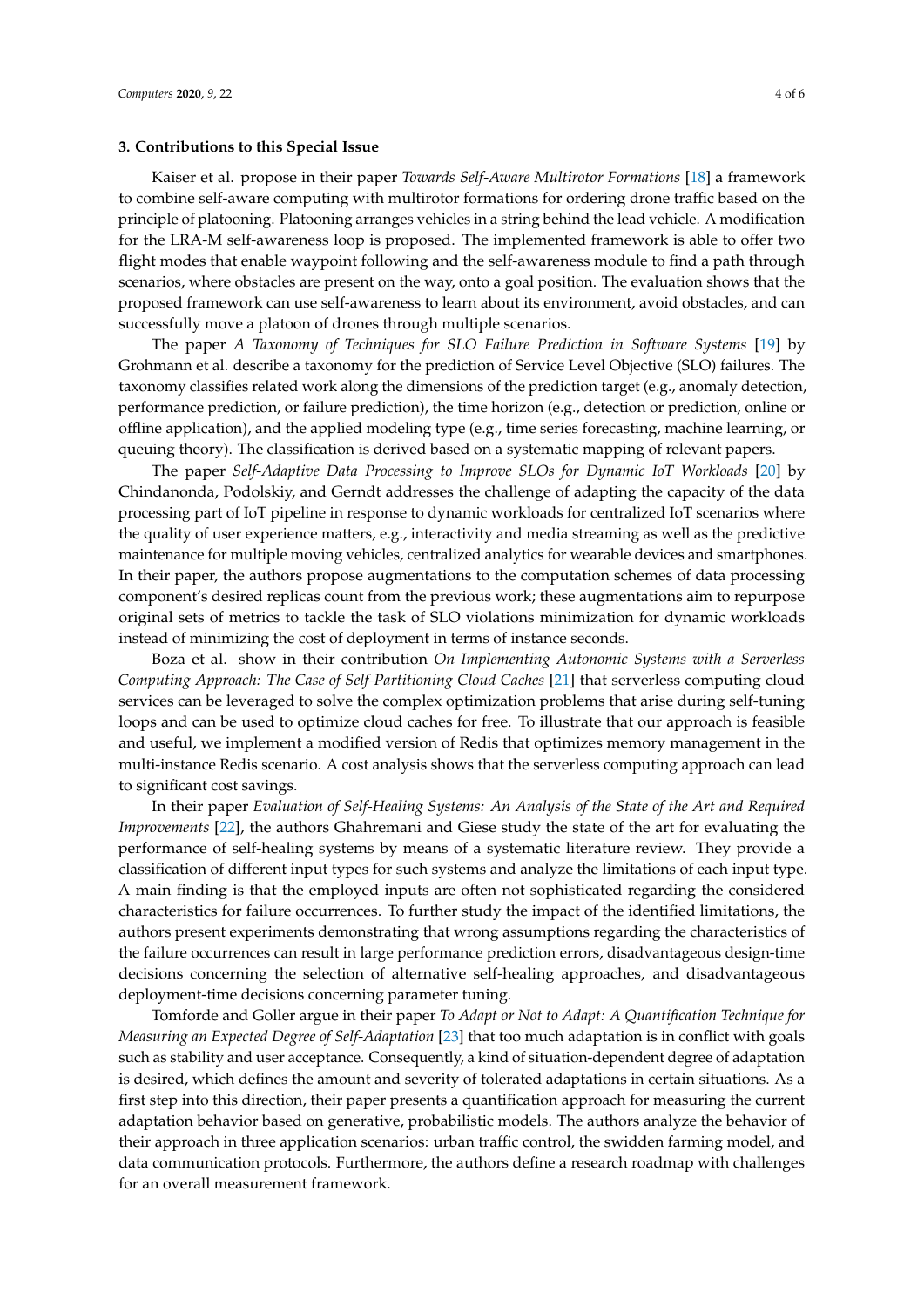## **4. Conclusions**

The participants of the successful first edition of the EMSAC workshop joint with the SeAC workshop series were highly satisfied with the high quality of the keynote and the presentations and benefited from interesting discussion on future directions in the field. The next edition of the SeAC workshop will be a part of the new *International Conference on Autonomic Computing and Self-Organizing Systems* (ACSOS) which results from the merge of the IEEE International Conference on Autonomic Computing (ICAC) and the IEEE International Conference on Self-Adaptive and Self-Organizing Systems (SASO) taken place at Washington, DC, from August 17 until August 21, 2020.

**Acknowledgments:** We would like to thank Ingrid Nunes and Robert Birke, the workshop co-chairs of ICAC/SASO 2019, for their collaboration in the organization of the EMSAC and SeAC 2019 workshops. We thank the authors of the submitted papers, as well as the program committee members for their contributions. A special thank goes to Betty H.C. Cheng for her interesting and inspiring keynote. We further thank André Bauer for his effort in publicity management of the workshops. Furthermore, we thank all presenters for their valuable contribution and the audience for interesting discussions. Additionally, we thank all authors for contributing to this special issue Lastly, we thank Florian Erhard for preparing this report as well as Blink Yu as the assigned editor of the special issue for his cooperation and support.

**Conflicts of Interest:** The authors declare no conflict of interest.

## **Abbreviations**

The following abbreviations are used in this manuscript:

- ACSOS International Conference on Autonomic Computing and Self-Organizing Systems
- EMSAC Workshop on Evaluations and Measurements in Self-Aware Computing Systems
- ICAC IEEE International Conference on Autonomic Computing
- SASO IEEE International Conference on Self-Adaptive and Self-Organizing Systems
- SeAC Workshop on Self-Aware Computing
- SLO Service Level Objective
- SPS IEEE International Workshop on Self-Protecting Systems

## **References**

- <span id="page-4-0"></span>1. Kephart, J.O.; Chess, D.M. The Vision of Autonomic Computing. *Computer* **2003**, *36*, 41–50. [\[CrossRef\]](http://dx.doi.org/10.1109/MC.2003.1160055)
- <span id="page-4-1"></span>2. Cheng, B.H.; de Lemos, R.; Giese, H.; Inverardi, P.; Magee, J.; Andersson, J.; Becker, B.; Bencomo, N.; Brun, Y.; Cukic, B.; others. Software engineering for self-adaptive systems: A research roadmap. In *Software Engineering for Self-Adaptive Systems*; Springer: Berlin/Heidelberg, Germany, 2009; pp. 1–26.
- <span id="page-4-2"></span>3. Krupitzer, C.; Roth, F.M.; VanSyckel, S.; Schiele, G.; Becker, C. A survey on engineering approaches for self-adaptive systems. *Pervasive Mob. Comput.* **2015**, *17*, 184–206. [\[CrossRef\]](http://dx.doi.org/10.1016/j.pmcj.2014.09.009)
- <span id="page-4-3"></span>4. Wooldridge, M. *An Introduction to MultiAgent Systems*, 2nd ed.; Google-Books-ID: X3ZQ7yeDn2IC; John Wiley & Sons: Hoboken, NY, USA, 2009.
- <span id="page-4-4"></span>5. Allrutz, R.; Cap, C.; Eilers, S.; Fey, D.; Haase, H.; Hochberger, C.; Karl, W.; Kolpatzik, B.; Krebs, J.; Langhammer, F.; et al. *Organic Computing: Computer-und Systemarchitektur im Jahr 2010*; Technical Report, VDE/ITG/GI Position Paper; VDE/ITG/GI: Frankfurt am Main, Germany, 2003.
- <span id="page-4-5"></span>6. Tomforde, S.; Prothmann, H.; Branke, J.; Hähner, J.; Mnif, M.; Müller-Schloer, C.; Richter, U.; Schmeck, H. Observation and Control of Organic Systems. In *Organic Computing—A Paradigm Shift for Complex Systems*, Springer: Berlin/Heidelberg, Germany, 2011; pp. 325–338.
- <span id="page-4-6"></span>7. Schilit, B.; Adams, N.; Want, R. Context-Aware Computing Applications. In Proceedings of the 1994 First Workshop on Mobile Computing Systems and Applications, Washington, DC, USA, 8–9 December 1994; pp. 85–90. [\[CrossRef\]](http://dx.doi.org/10.1109/WMCSA.1994.16)
- <span id="page-4-7"></span>8. Endsley, M.R. Toward a Theory of Situation Awareness in Dynamic Systems. *Human Factors* **1995**, *37*, 32–64. [\[CrossRef\]](http://dx.doi.org/10.1518/001872095779049543)
- <span id="page-4-8"></span>9. Smith, B.C. Procedural Reflection in Programming Languages. PhD thesis, Laboratory for Computer Science, Massachusetts Institute of Technology: Cambridge, MA, USA, 1982.
- <span id="page-4-9"></span>10. Blair, G.; Bencomo, N.; France, R.B. Models@ run.time. *Computer* **2009**, *42*, 22–27. [\[CrossRef\]](http://dx.doi.org/10.1109/MC.2009.326)